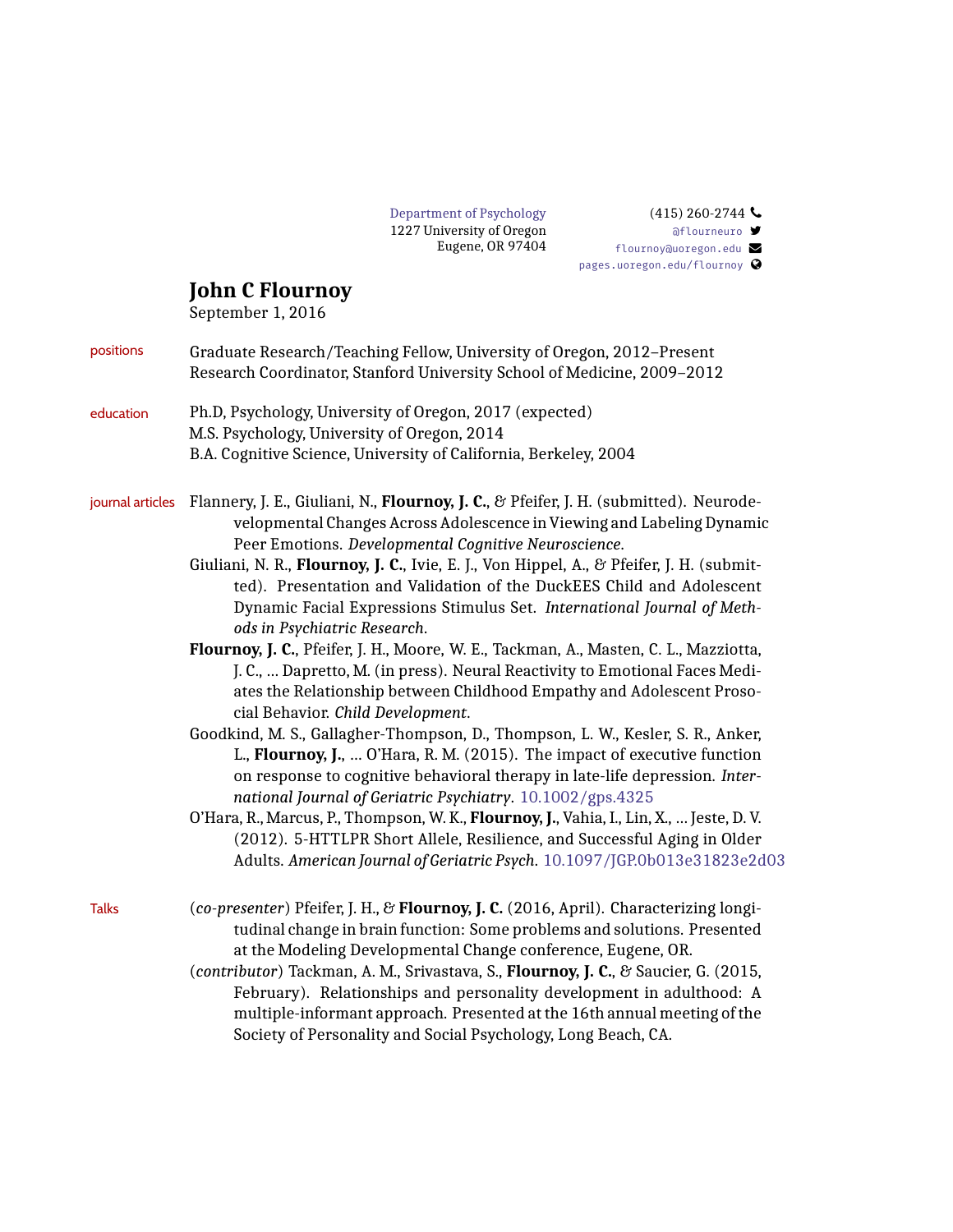- (*presenter*) **Flournoy, J. C.**, Moore III, W. E., & Pfeifer, J. H. (2014, September). Using fMRI to study child and adolescent development: Thoughts from the trenches. Presented at the Special Meeting of the Society for Research in Child Development on Developmental Methodology, San Diego, CA.
- Posters Flannery, J., Peake, S. J., **Flournoy, J. C.**, Alberti, S. L., Mobasser, A., Fisher, P. A., & Pfeifer, J. H. (2016). Neural Outcomes of Risk Decision: Prediction of Subsequent Behavioral Decision Across Social Contexts in Adolescence. Presented at the Annual Social Affective Neuroscience Conference, New York, NY.
	- Flannery, J. E., Giuliani, N., **Flournoy, J. C.**, & Pfeifer, J. H. (2015). Developmental Changes in Affect Processing: Brain Functionand Connectivityto Peer Faces. Presented at the 8th Annual Meeting of the Social Affective Neuroscience Society Annual Meeting, Boston, MA.
	- Flannery, J., Giuliani, N., **Flournoy, J. C.**, & Pfeifer, J. H. (2015). Affective Reactivity and Regulation Across Adolescence: Neural Responses to Dynamic Peer Emotions. Presented at the Social Affective Neuroscience Society Annual Meeting, Boston, MA.
	- Flannery, J., Peake, S. J., **Flournoy, J. C.**, Alberti, S. L., Mobasser, A., Fisher, P. A., & Pfeifer, J. H. (2015). Positive and Negative Neural Feedback Processing of Risk Decisions Across Social Contexts in Adolescents. Presented at the 3rd Annual Flux Congress, Leiden, Netherlands.
	- **Flournoy, J. C.**, Peake, S. J., Alberti, S. L., Flannery, J. E., Mobasser, A., Fisher, P. A., & Pfeifer, J. H. (2015). Evaluation of a Bayesian cognitive model for adolescent risky decision making in the Stoplight Game. Presented at the Flux Congress, Leiden, Netherlands. [10.13140/RG.2.1.1925.7049](http://doi.org/10.13140/RG.2.1.1925.7049)
	- **Flournoy, J. C.**, Srivastava, S., & Saucier, G. (2015). A Network Approach to Longitudinal Personality Change. Presented at the Association for Research in Personality, 4th Biennial Meeting, St. Louis, MO.
	- Flannery, J., Giuliani, N., **Flournoy, J. C.**, & Pfeifer, J. H. (2014). Dynamic Neuropsychological Emotion Regulation Profiles Among Youth, 10-22 Year Old. Presented at the International Society of Developmental Psychobiology, Washington, D.C.
	- **Flournoy, J. C.**, Giuliani, N., Hill, A., Moore III, W. E., & Pfeifer, J. H. (2014). Labeling Emotional Faces Changes Affective Processing. Presented at the The Society for Research on Adolescence 15th Biennial Meeting, Austin, TX.
	- **Flournoy, J. C.**, Srivastava, S., Dapretto, M., & Pfeifer, J. H. (2014). Correlated Change in Components of Empathy During Adolescence. Presented at the The Society for Personality and Social Psychology 15th Annual Meeting, Austin, TX.